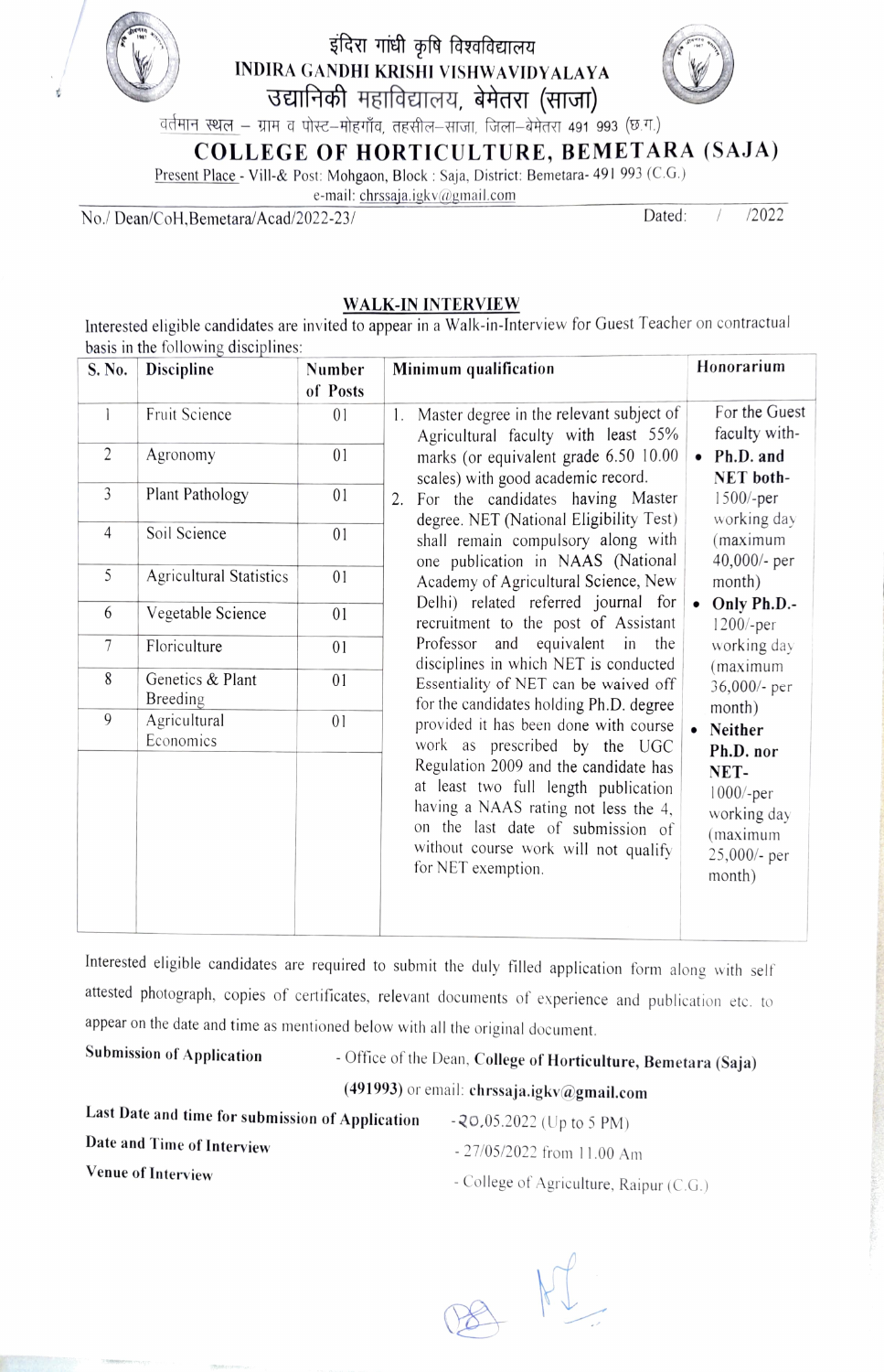- Terms and Conditions:<br>1. Candidates shall apply in prescribed format. Incomplete applications shall be rejected.
	- 2. The post of Guest Teacher/Part Time Teacher is purely temporary and selected candidates have no right for claim for regular appointment on any post as advertised by Indira Gandhi Krishi Vishwavidyalaya, Raipur (C.G.).
	- 3. The appointment of Guest Teacher/Part Time Teacher is contractual for one academic session or till the appointment of regular teacher, whichever is earlier. In the event if eligible candidates are not available as mentioned above, in extreme cases under exigency, the PG candidates may be considered for part time teacher on period basis for only one semester after approval of competent authority.
	- 4. If the performance of selected candidate found unsatisfactory, services of candidates can be withdrawn by one week notice. In case, if any credentials claimed by the candidate are found wrong, he/she will be removed from roles.
	- 5. No TADA will be provided to candidates for appearing Interview.
	- 6. Maximum age limit is 40 years. Five (05) years relaxation will be given for SC,ST,OBC and Women candidates as per C.G.Govt. rules.
	- 7. The candidates shall bring all original documents for verification on the date of interview failing which they will not be eligible for appearing in interview.
	- 8. The Guest Teacher/Part Time Teacher have to perform the duties of teaching, examination, laboratory, sports, cultural activities, other assignment etc. allotted from time to time.
	- 9. The selection shall be based on the guidelines and norms of the university-2019 and canvassing in any form is disqualification.

After selection by the committee, the candidates have to submit affidavit on stamp paper of 50/- as per format to agree the terms and conditions prescribed by VV.

No. Dean/Acad/CoH, Bemetara/2022-23/  $53$ Copy To:

1. Registrar, IGKV, Raipur (C.G.)

- 2. P.A. to Hon'ble Vice Chancellor, IGKV, Raipur (C.G.)
- 3. Dean, College of Agriculture, Raipur (C.G.)
- 4. Prof. & Head of Department of Fruit Science/Agronomy/Plant Pathology/Soil Science/ Agricultural Statistics/Vegetable Science/Floriculture/Genetics and Plant Breeding/ Agricultural Economics, CoA, Raipur (C.G.)
- 5. In-charge, 1GKV MIS, Raipur with request to upload on university website.

Dean

Dean<br>Dated:  $64/05/2022$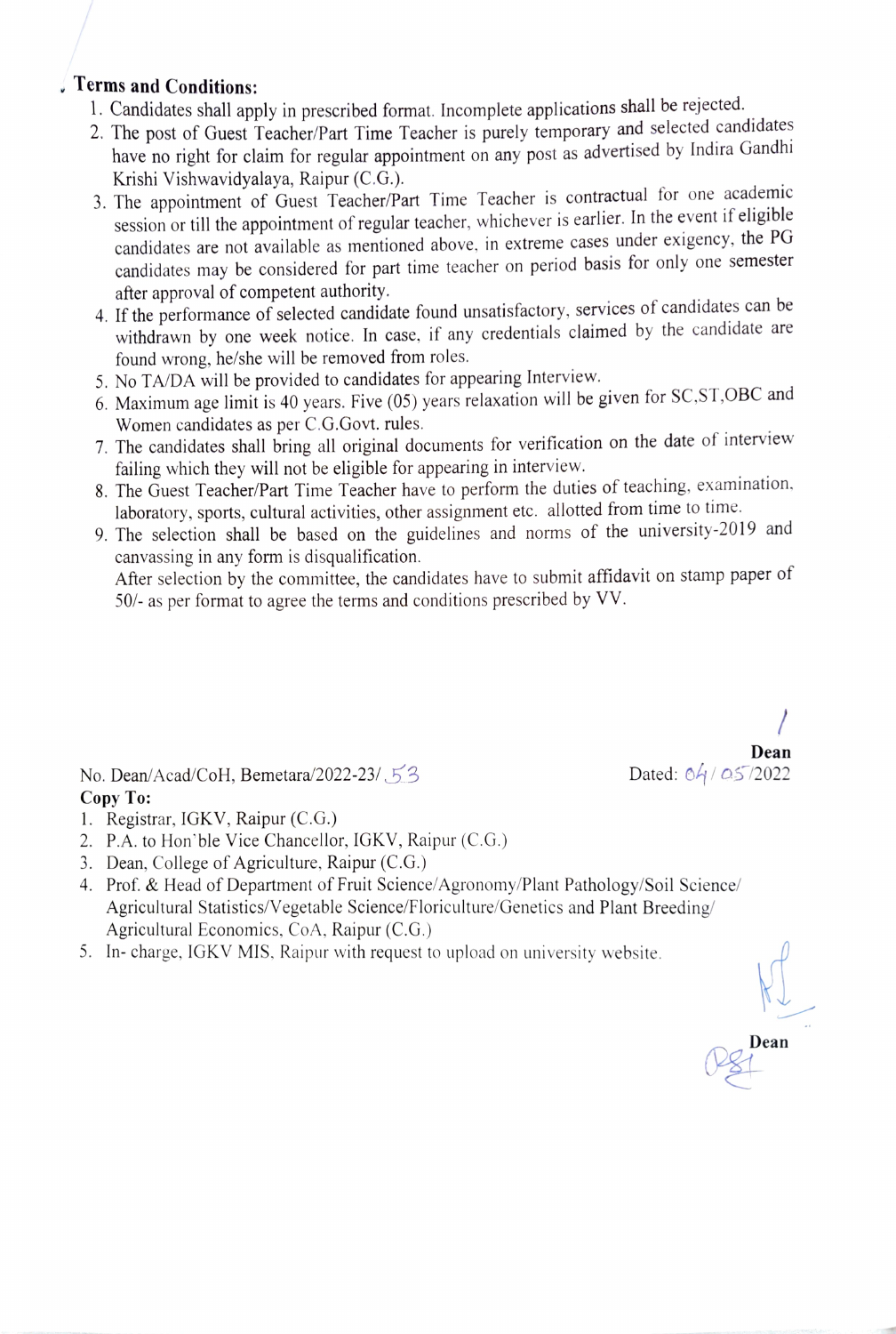

**COLLEGE OF HORTICULTURE, BEMETARA (SAJA)**

**(INDIRA GANDHI KRISHI VISHWAVIDYALAYA)**

Vill-& Post: Mohgaon, Block : Saja, District: Bemetara- 491 993 (C.G.)

### **Application form for Guest Teacher**

Name of the post and subject……………………………………………………..

Affix self attested passport photo

Advertisement Number………………………..….Serial No. of the post………..

| 1. | Name in full (Block letters)                                                                        |        |
|----|-----------------------------------------------------------------------------------------------------|--------|
| 2. | Fathers/Husband Name                                                                                |        |
| 3. | Address                                                                                             |        |
|    | (i) Present address, Mob & Email                                                                    |        |
|    | (ii) Permanent address, Mob & Email                                                                 |        |
| 4. | Date of Birth<br>According to SSC Certificate                                                       |        |
|    | Age (Year and Month)                                                                                |        |
| 5. | Are you bonafide resident of Chhattisgarh                                                           | Yes/No |
| 6. | of<br><b>Birth</b><br>Place<br>(with<br>of<br>name<br>village/city/district/state)                  |        |
| 7. | (a) Mother Tongue                                                                                   |        |
|    | (b) Other language speak, read and write,<br>fluently                                               |        |
| 8. | Category (UR, ST, SC, OBC)                                                                          |        |
| 9. | If you are disabled, type of disability<br>(Please enclose certificate from competent<br>authority) |        |
|    | (a) Asthibadit                                                                                      |        |
|    | (b) Vision impared                                                                                  |        |
|    | $(c)$ Deaf                                                                                          |        |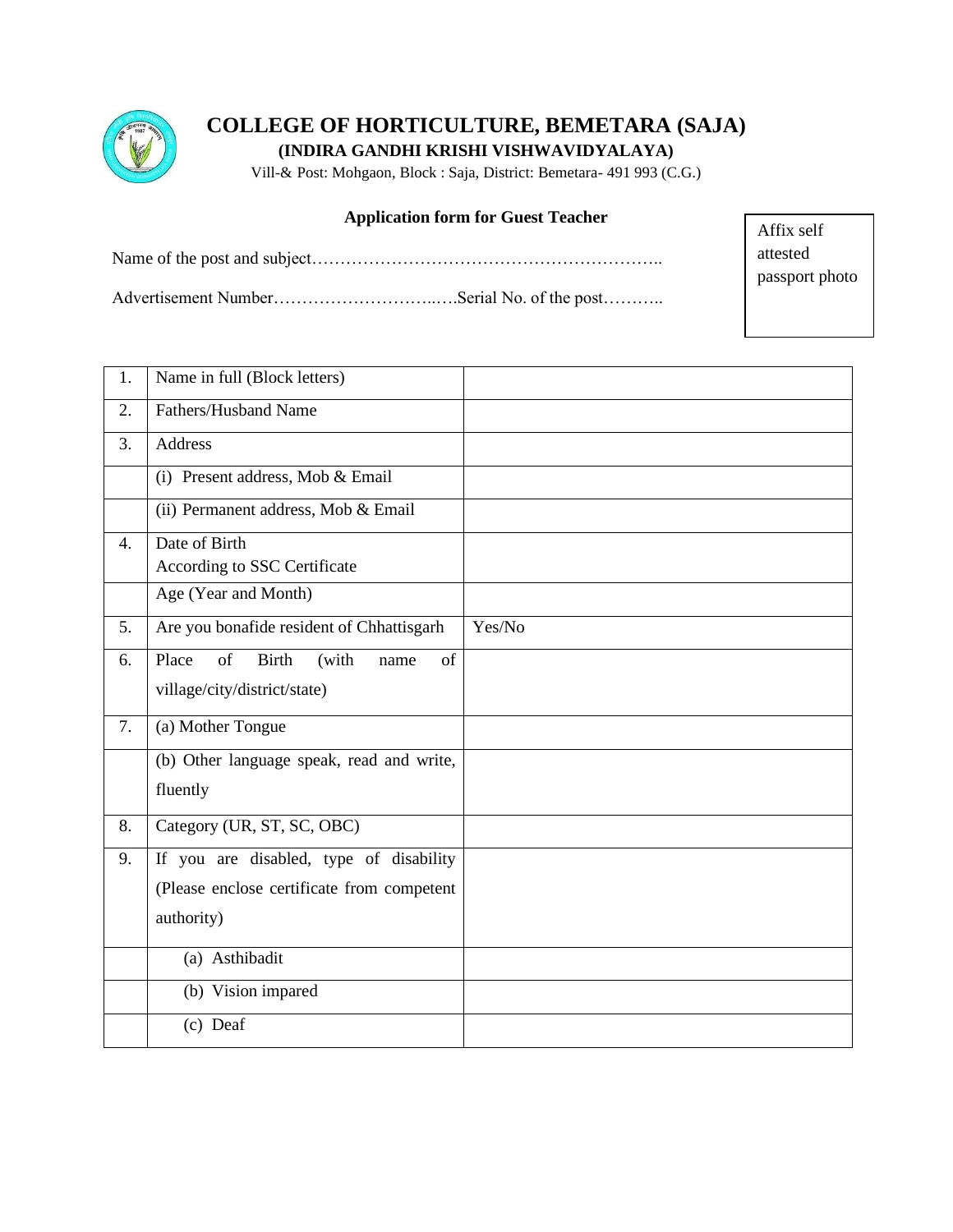| 10. Examinations passed (Enclosed copy of certificate, degree & marks sheet of exam/transcript) |  |
|-------------------------------------------------------------------------------------------------|--|
|                                                                                                 |  |

| S.No.            | <b>Examination</b>      | <b>Name</b><br><b>Degree</b> | of | <b>Name</b><br>of<br>University | Subject<br><b>Major</b> | <b>Division</b><br>obtained | Year of<br>passing | $\overline{\frac{0}{0}}$<br><b>of</b><br><b>Marks</b> | <b>Enclosure Number</b> |            |
|------------------|-------------------------|------------------------------|----|---------------------------------|-------------------------|-----------------------------|--------------------|-------------------------------------------------------|-------------------------|------------|
|                  |                         |                              |    |                                 |                         |                             |                    |                                                       | <b>Certificate</b>      | Transcript |
| 1.               | <b>High School</b>      |                              |    |                                 |                         |                             |                    |                                                       |                         |            |
|                  |                         |                              |    |                                 |                         |                             |                    |                                                       |                         |            |
|                  |                         |                              |    |                                 |                         |                             |                    |                                                       |                         |            |
| $\overline{2}$ . | HSC/Intermediate/Pre    |                              |    |                                 |                         |                             |                    |                                                       |                         |            |
|                  | University              |                              |    |                                 |                         |                             |                    |                                                       |                         |            |
|                  |                         |                              |    |                                 |                         |                             |                    |                                                       |                         |            |
| $\overline{3}$ . | <b>Bachelors Degree</b> |                              |    |                                 |                         |                             |                    |                                                       |                         |            |
|                  |                         |                              |    |                                 |                         |                             |                    |                                                       |                         |            |
|                  |                         |                              |    |                                 |                         |                             |                    |                                                       |                         |            |
| $\overline{4}$ . | <b>Masters Degree</b>   |                              |    |                                 |                         |                             |                    |                                                       |                         |            |
|                  |                         |                              |    |                                 |                         |                             |                    |                                                       |                         |            |
|                  |                         |                              |    |                                 |                         |                             |                    |                                                       |                         |            |
| $\overline{5}$ . | Doctoral Degree         |                              |    |                                 |                         |                             |                    |                                                       |                         |            |
|                  |                         |                              |    |                                 |                         |                             |                    |                                                       |                         |            |
|                  |                         |                              |    |                                 |                         |                             |                    |                                                       |                         |            |
| $\overline{6}$ . | other<br>Any            |                              |    |                                 |                         |                             |                    |                                                       |                         |            |
|                  | examination             |                              |    |                                 |                         |                             |                    |                                                       |                         |            |
|                  |                         |                              |    |                                 |                         |                             |                    |                                                       |                         |            |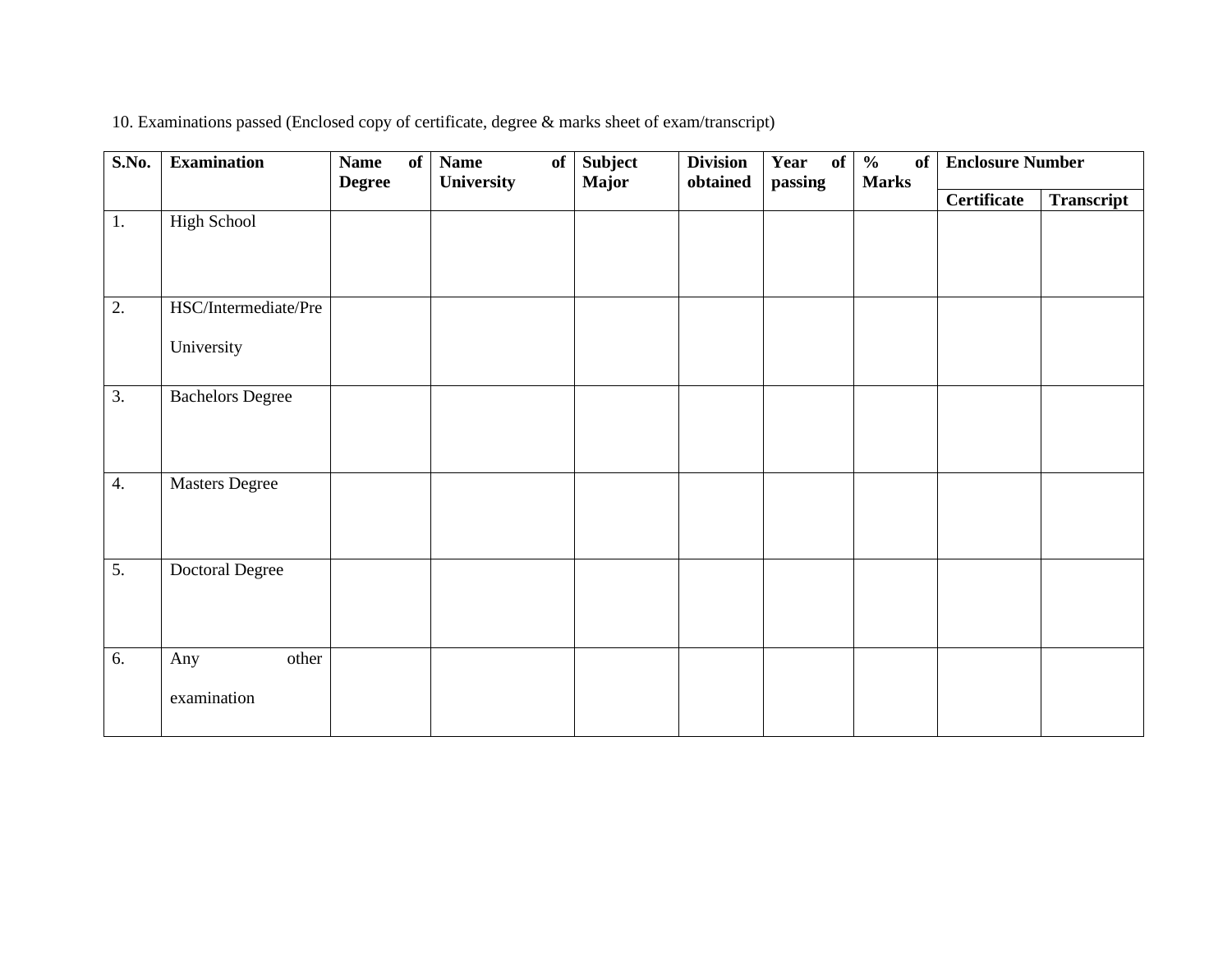- 11. Whether qualified National Eligibility Test (NET) conducted by ICAR (Enclose copy of certificate for proof)
- 12. Academic excellence (Enclose copy of certificate for proof)
	- (i) Medal at UG/PG/Ph.D.
		- (a) University Gold Medal at UG/PG/Ph. D.
		- (b) University Silver Medal at UG/PG/Ph. D.
		- (c) University Bronze Medal at UG/PG/Ph. D.
	- (ii) JRF/SRF of ICAR/CSIR/GATE etc. obtained through any examination/competition will only be considered
- 13. Publication: Research/Extension (attach complete list in bibliographical form and reprints for proof)

| S.No.                       | <b>Publications</b>                  | As first Author (No.) | As Co-author (No.) |
|-----------------------------|--------------------------------------|-----------------------|--------------------|
|                             | length Research paper/Review<br>Full |                       |                    |
|                             | article                              |                       |                    |
| $\mathcal{D}_{\mathcal{L}}$ | Short notes                          |                       |                    |
| 3                           | Published abstracts in seminar       |                       |                    |
| 4                           | Popular/Extension article            |                       |                    |
| 5 <sup>5</sup>              | Varieties/Technology/Paper           |                       |                    |
|                             | developed/Disseminated               |                       |                    |

14. Experience as Teacher/Scientist/Subject Matter Specialist/Guest Faculty/Contractual Teacher/Part Time Teacher/RA/RF/JRF/TA/Farm Manager/SMS in any university/R&D organization of repute/Central state Govt. etc. (In reverse chronological order, start from the latest position held (Enclose a copy of application order/experience certificated for proof)

| S.No. | Name of the post held | Organization | <b>Period</b><br>(fromto.) | <b>Experience</b><br>in<br>years and month |
|-------|-----------------------|--------------|----------------------------|--------------------------------------------|
| 1.    |                       |              |                            |                                            |
| 2.    |                       |              |                            |                                            |
| 3.    |                       |              |                            |                                            |